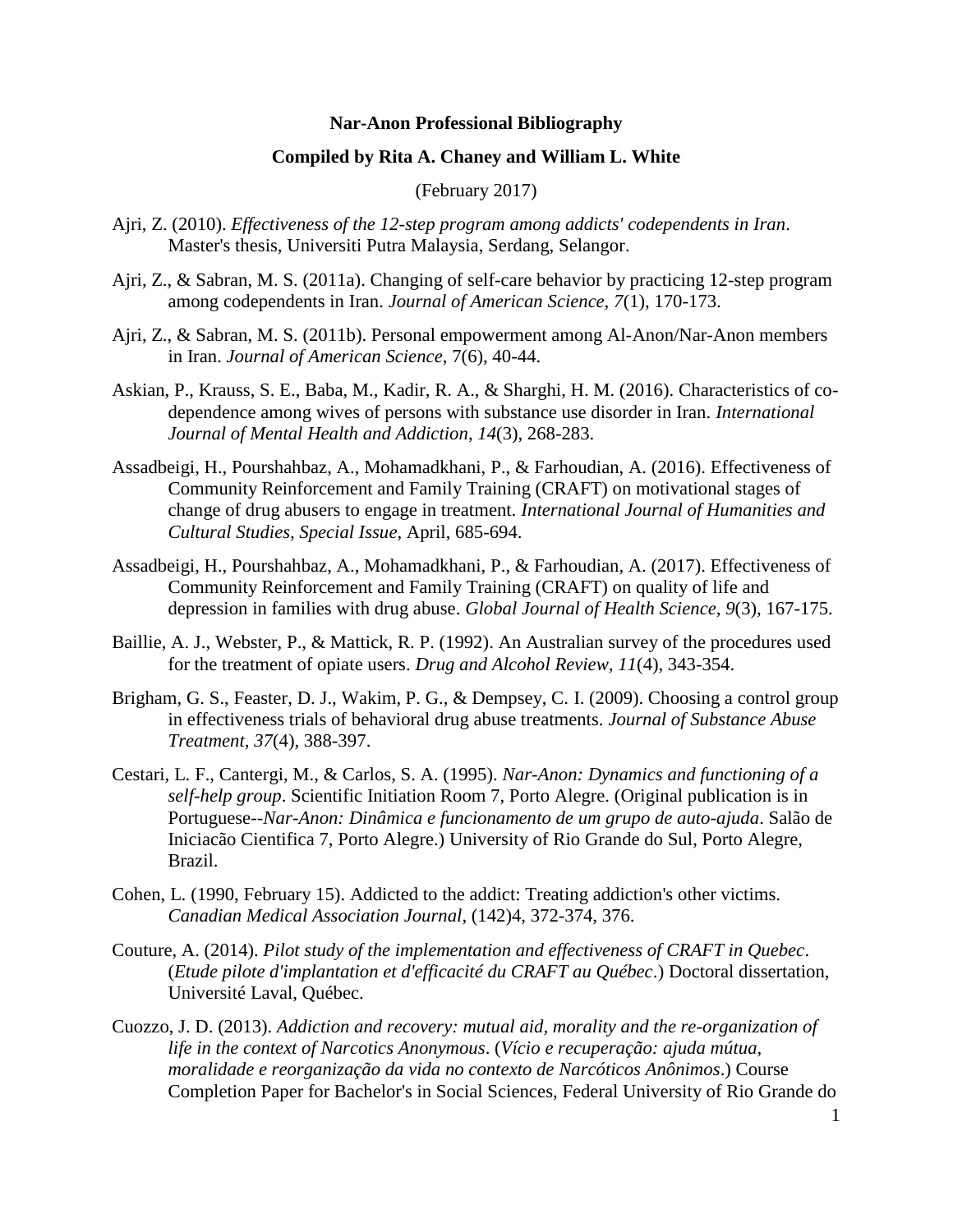Sul, Institute of Philosophy and Human Sciences, Department of Anthropology, Porto Alegre, Brazil. Retrieved on January 1, 2017 from http://www.lume.ufrgs.br/bitstream/handle/10183/79641/000901228.pdf?sequence=1

- Cuozzo, J. D. (2016). *The paths of anonymous narcotics [sic] "message transmission" at the Madre Pelletier female penitentiary in Porto Alegre, RS*. (*Os caminhos da "transmissão da mensagem" narcóticos anônimos na penitenciária feminina Madre Pelletier em Porto Alegre, RS*.) Master's dissertation, Federal University of Rio Grande do Sul, Institute of Philosophy and Human Sciences. Postgraduate Program in Social Anthropology, Porto Alegre, Brazil. Retrieved on December 30, 2016 from http://hdl.handle.net/10183/142949
- Dion, K. (2014, November-December). 'That's what I mean by a hundred little, a thousand little deaths…': A case study of the grief experienced by the mother of a substance abusing child. *MEDSURG Nursing, 23*(6), 397-421.
- Donovan, B., & Simon, T. (2012). Alcohol and other drug issues at Brown University: Two administrative perspectives on a common problem, Chapter 10. In T. Rivinus (Ed.), *Alcoholism/Chemical Dependency and the College Student*, pp. 223-242. New York and Hove East Sussex: Routledge.
- Fernandez, A. C., Begley, E. A., & Marlatt, G. A. (2006). Family and peer interventions for adults: past approaches and future directions. *Psychology of Addictive Behaviors, 20*(2), 207-213.
- Giordano, A. L., Clarke, P. B., & Furter, R. T. (2013). Predicting substance abuse relapse: The role of social interest and social bonding. *Journal of Addictions & Offender Counseling, 35*(2), 114-127.
- Grossi, P. K., dos Santos, A. M., Scherer, P. T., Vincensi, J., Sassi, K., Barona, B. A., . . . & Teixeira, R. (2012). *Crack user vulnerability and protection factors: Giving voice to family*. (*Crack vulnerabilidade do usuário e fatores de proteção: Dar voz para a família. Tipo de documento desconhecido*). Unknown document type, Pontificia Universidade Católica do Rio Grande do Sul, Ponte Alegre, Brazil.
- Iwata, Y. (1993). The mental health consumers' self-help movement in Japan. *New Directions for Mental Services, 60*, 77-87.
- Kondo, A., & Wada, K. (2009). The effectiveness of a mutual-help group activity for drug users and family members in Japan. *Substance Use & Misuse, 44*(4), 472-489.
- Lander, L., Howsare, J., & Byrne, M. (2013). The impact of substance use disorders on families and children: from theory to practice. *Social Work in Public Health, 28*(3-4), 194-205.
- Laudet, A. B. (2003). Skills training programmes for significant others may encourage unmotivated drug users to seek treatment. *Evidence-Based Mental Health, 6*(2), 58.
- Löf, C., & Zetterberg, C. (2008). *Relatives of alcohol and drug dependents-Importance of the aid for their lives from a health perspective*. Essay, 15 credits, Mid-Sweden University, Department of Health, Rehabilitation Science, Ostersund, Sweden, June 2008.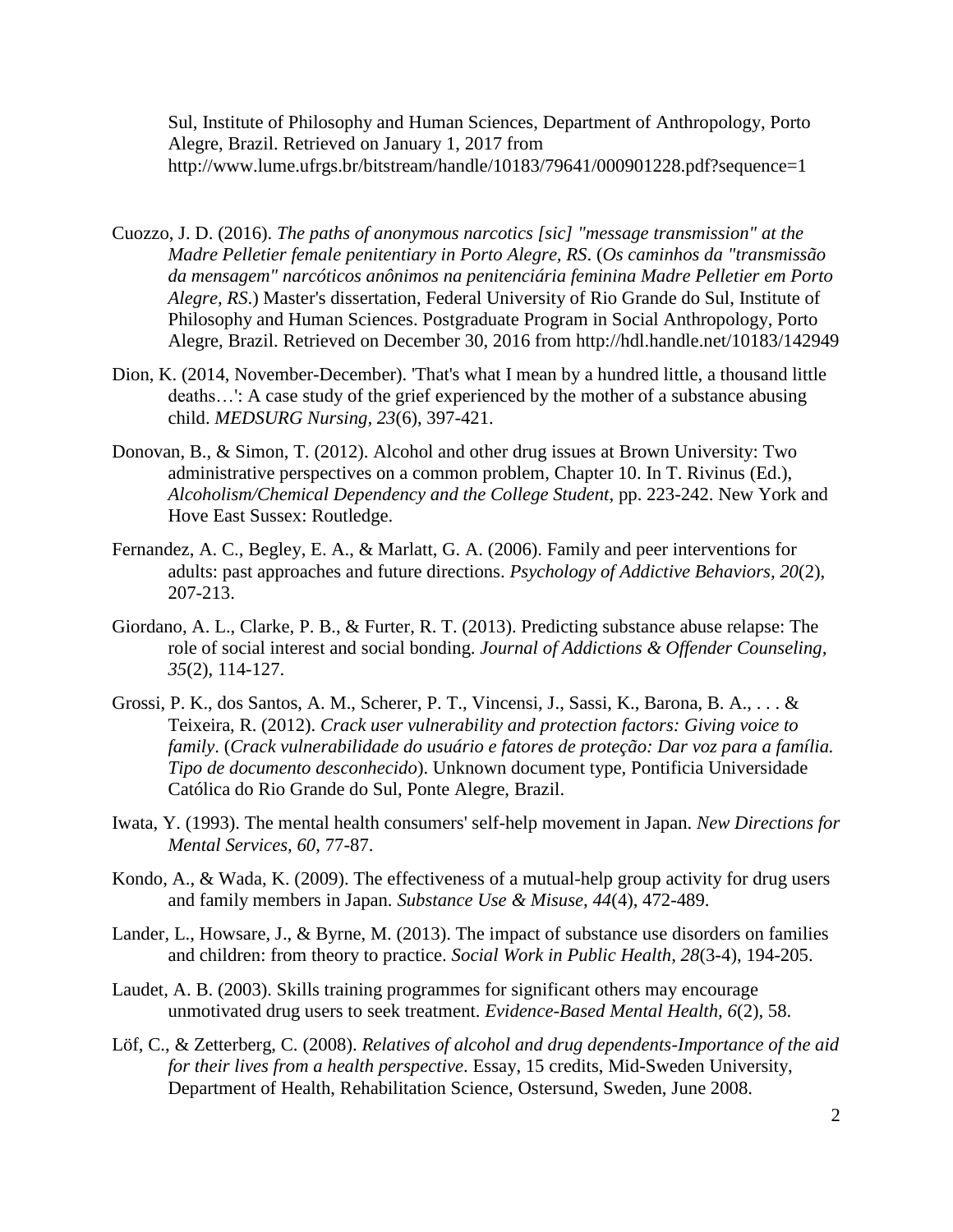- Maarefvand, M., Eghlima, M., Rafiey, H., Rahgozar, M., Tadayyon, N., Deilamizadeh, A., & Ekhtiari, H. (2015). Community-based relapse prevention for opiate dependents: A randomized community controlled trial. *Community Mental Health Journal, 51*(1), 21-29.
- Mallett, J. (2001). *Two steps forward, two steps back, circle to the left and promenade. Community crime prevention and drug-related issues in Mackay*. Australian Institute of Criminology, Mackay Crime Prevention Partnership. Paper presented at The Character, Impact and Prevention of Crime in Regional Australia Conference, Townsville, Australia, August 2-3, 2001.
- Mansky, P. A. (2009, May/June). Book review: Motivating substance abusers to enter treatment: Working with family members, edited by Jane Ellen Smith and Robert J. Meyers. *American Journal of Addictions, 18*(3), 256-257.
- Meyers, R. J., Austin, J. L., & Smith, J. E. (2006). Enlisting family members to address treatment refusal in substance abusers. Psychiatric Times, *Academic OneFile*, October 15, 2006, p. 31.
- Meyers, R. J., Miller, W. R., Smith J. E., & Tonigan, J. S. (2002). A randomized trial of two methods for engaging treatment-refusing drug users through concerned significant others. *Journal of Consulting & Clinical Psychology, 70*(5), 1182-1185.
- Meyers, R. J., Roozen, H. G., Smith, J. E., & Evans, B. E. (2014). Reasons for entering treatment reported by initially treatment-resistant patients with substance use disorders. *Cognitive Behavior Therapy, 43*(4), 299-309.
- Meyers, R. J., Smith, J. E., & Lash, D. N. (2002). The community reinforcement approach. *Recent Developments in Alcoholism, 16*, 183-195.
- Meyers, R. J., & Wolfe, B. L. (2004). *Get your loved one sober: Alternatives to nagging, pleading, and threatening*. Center City, MN: Hazelden.
- Nar-Anon Family Group. (2009). *Sharing experience, strength & hope*. Kindle edition. Torrance, CA: Nar-Anon Family Group Headquarters, Inc.
- Nar-Anon Family Group. (2015). *Continuing our journey after loss*. Torrance, CA: Nar-Anon Family Group Headquarters, Inc.
- Nar-Anon Family Group. (2016). *The serenity connection collection*. Kindle edition. Torrance, CA: Nar-Anon Family Group Headquarters, Inc.
- Nar-Anon. (2017). *What's Nar-Anon?* Retrieved on January 20, 2017 from http://www.naranon.org/what-is-nar-anon/
- Nar-Anon Family Group. (Unknown year). *I used to play crazy games*. N. P.: Nar-Anon Family Group Headquarters, Inc.
- Nar-Anon Family Group. (Unknown year). *Nar-Anon 36: Steps 1-12*. N. P.: Nar-Anon Family Group Headquarters, Inc.
- Nar-Anon Family Group. (Unknown year). *The Nar-Anon Twelve Step program*. N. P.: Nar-Anon Family Group, Headquarters, Inc.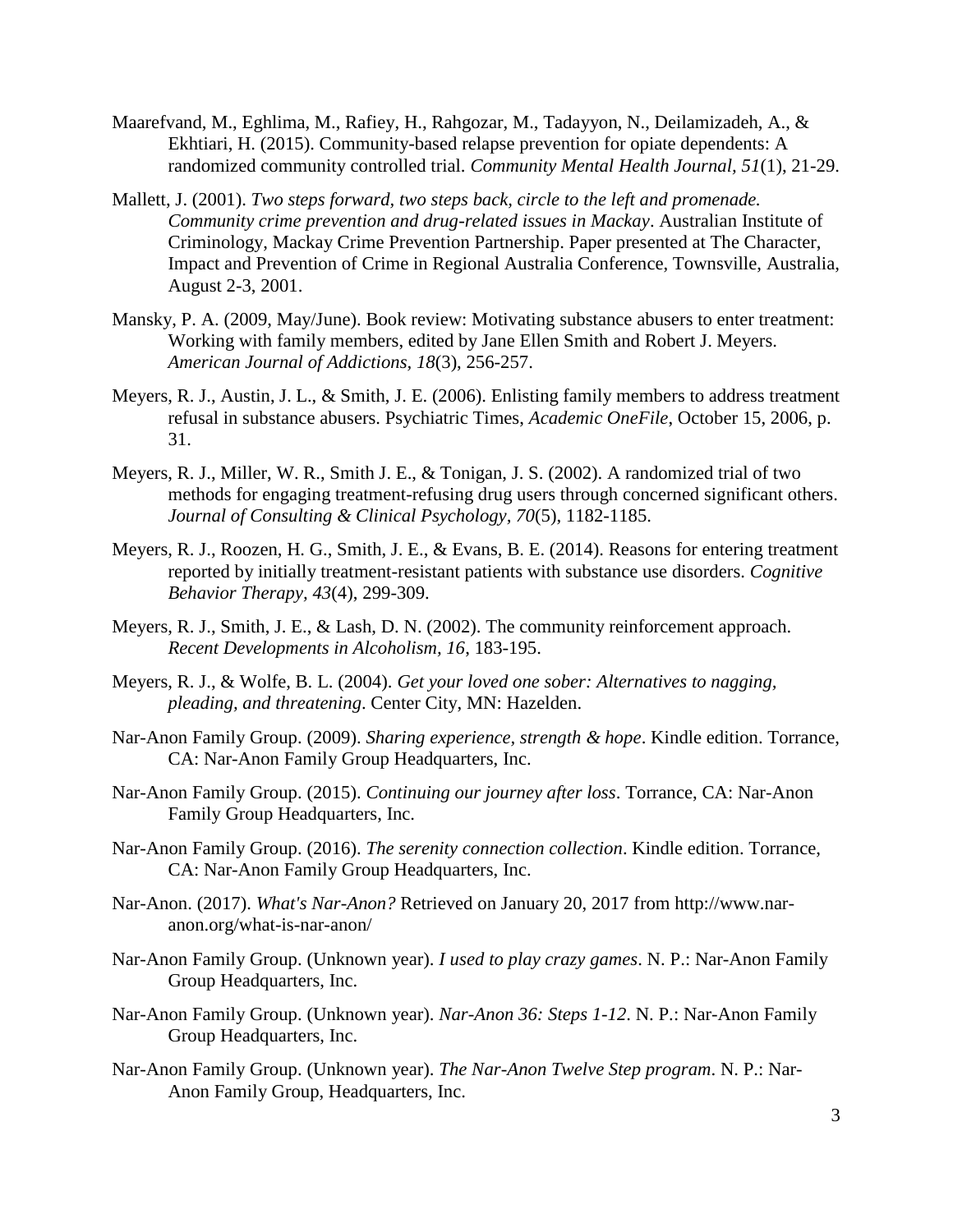- Nar-Anon Family Group. (Unknown year). *Thirty-one days in Nar-Anon*. Kindle edition. N. P.: Nar-Anon Family Group Headquarters, Inc.
- Nishikawa, K. (2007). Practice and evaluation of group work programs for families with drug dependent people. *Nihon Arukoru Yakubutsu Igakkai Zasshi, 42*(6), 635-658.
- Nishikawa, K. (2008). Study on support group for families with drug problems--aims of support and examination of group participators' situation. *Nihon Arukoru Yakubutsu Igakkai Zasshi*, 43(5), 720-735.
- Oka, T. (2013). Self-help groups in Japan: Historical development and current issues. *International Journal of Self-Help & Self-Care, 7*(2), 217-232.
- Read, E. M. (1995). Post-treatment supervision challenges: Introducing Al-Anon, Nar-Anon, and Oxford House, Inc. *Federal Probation, 59*(4), 18-26.
- Roozen, H. G., de Waart, R., & van der Kroft, P. (2010). Community reinforcement and family training: An effective option to engage treatment-resistant substance-abusing individuals in treatment. *Addiction, 105*(10), 1729-1738.
- Schach, J. M. (1987). *Impact of Nar-Anon family support group upon family members of heroin addicts*. Doctoral dissertation, California State University, Sacramento.
- Schröder, L. T. (2008, January/June). The addiction discourse and the family support group of drug addicts. (O discurso da adicção e o grupo de apoio a familiares de viciados em drogas.) State University of Western Parana. Speculum. Journal of Literary Studios. Universidad Complutense de Madrid. *Uniletras, Ponta Grossa, 30*(1), 113-126. Retrieved on December 30, 2016 from http://www.ucm.es/info/especulo/numero43/dadiccao.html
- Schröder, L. T. (2012). Who takes the benefits of the Twelve Steps? A criticism to the self-help discourse. (Quem tira os benefícios dos Doze Passos? Uma crítica ao discurso de autoajuda.) *Cadernos Do Il*, 44, 56-71.
- Schröder, L. T. (2015). "Our traditions": Rules or suggestions. ("Nossas tradições": Regras ou sugestões.) *Revista Trama*, 11(22), 2nd Semester 2015. State University of Western Parana. Speculum. *Journal of Literary Studios*. Universidad Complutense de Madrid.
- Silva, B. L. C., Araújo, A. P., Carvalho, R. N., de Azevedo, E. B., de Moraes, M. N., & de Queiroz, D. (2012). Family participation in the treatment of users of the psychosocial care center for alcohol and other drugs. *Brazilian Journal of Health Research, Victory, 14*(4), 61-68.
- Smith, J. E., Meyers, R. J., & Austin, J. L. (2008). Working with family members to engage treatment-refusing drinkers: The CRAFT Program. *Alcoholism Treatment Quarterly, 26*(1-2), 169-193.
- Soares, A. L. A. G. (2012). *Analysis of social networks in the study of drug use: A systematic review*. (*Análise de redes sociais no estudo do uso de drogas: uma revisão sistemática*.) Masters' Thesis, Federal University of Rio de Janeiro, Institute of Studies in Collective Health, Brazil.